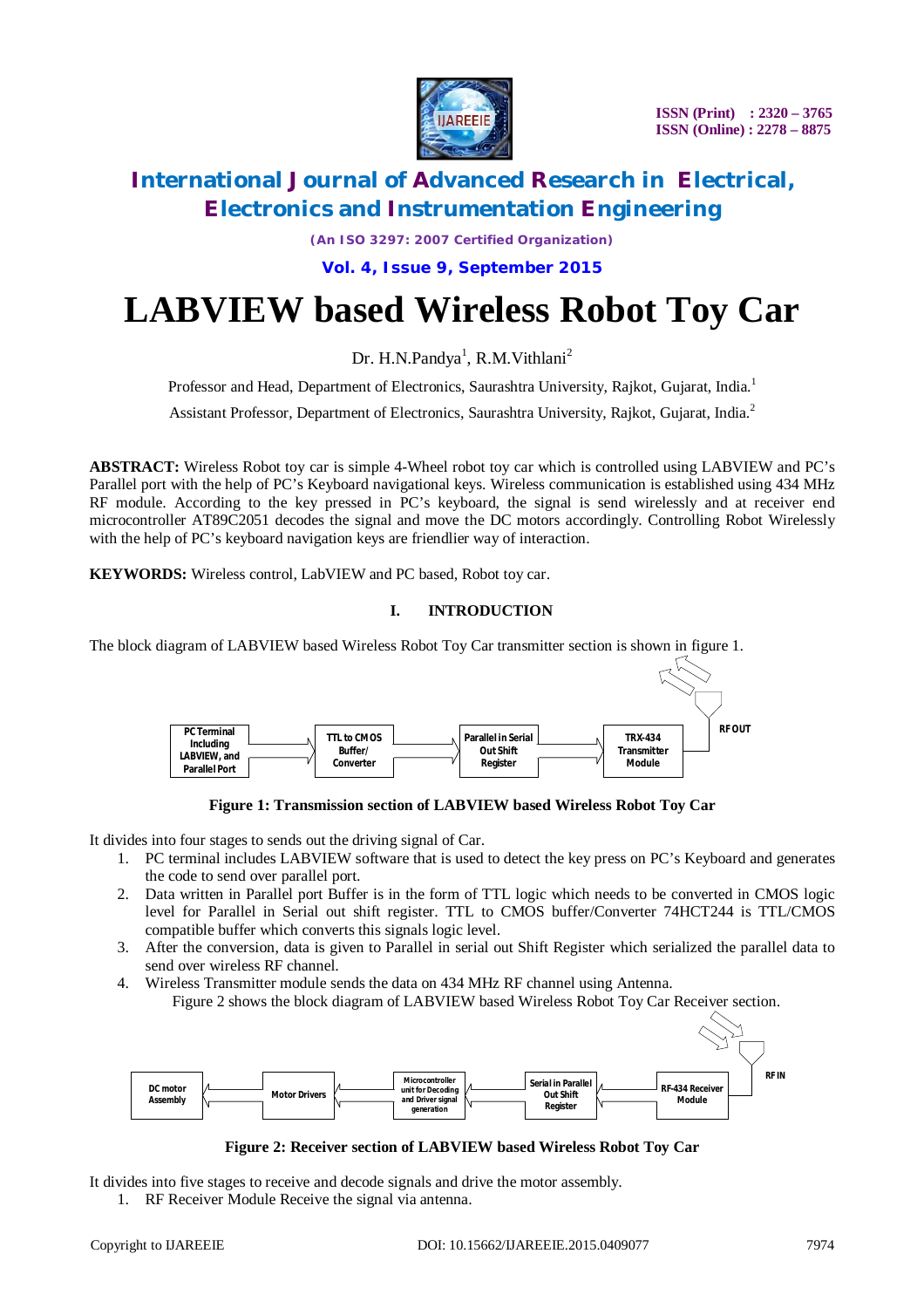

*(An ISO 3297: 2007 Certified Organization)*

### **Vol. 4, Issue 9, September 2015**

- 2. Those Serialized signal is converted back to parallel data using Serial in parallel out shift register.
- 3. Those data is decoded using microcontroller unit.
- 4. Microcontroller sends signals to driver according to decoded data.
- 5. Motor drivers are used for isolation of high current devices from microcontroller and driving the motors by providing high current output from low current input signal generated by microcontroller unit.

### **II. CIRCUIT DESCRIPTION**

In this section we discuss about the transmitter and receiver circuits and program require to control the Toy car assembly. Figure 3 shows the schematic diagram of Transmission section of Robot Toy car.



**Figure 3: Schematic Diagram of Transmitter Section**

In the transmitter section 7805 fixed 5V regulator provides the 5V fixed supply from 9V battery to every component. Power indicator LED shows the status of Circuit i.e. turned ON or OFF. The data coming out from parallel port (description of Parallel port is available in Component section and LABVIEW in Software section) is feed to 74HCT244 a TTL/CMOS compatible Octal Buffer. This is done to convert the TTL logic level of Parallel port to CMOS level for HT12E. After the conversion the 4-bit parallel data is given to HT12E Data line D8-D11. HT12E converts the 8-address bits A0-A7 and 4-data bits D8-D11 to serial data and sends out from Dout Pin. The RF-434 Transmitter module Transmit the serialized data through 434 MHz RF channel using ASK modulation.

Figure 4 shows the schematic diagram of Receiver section of Robot Toy Car. RF-434 Receiver module receive the serialized data sent out by the HT12E through Transmitter module and input it to HT12D Din Pin. HT12D compares it's Address of the A0-A7 address pins and received addresses, if both address match then HT12D sends datato itsdata pin D8-D11 as well as send high signal on VT (valid transmission) pin. LED on VT pin glows when we send the data and blinked when data changes during operation.

After successfully receiving and converting the data, microcontroller checks the 4-bit parallel data (see software section for data decoding and motor driving) and according to that it sends out signal to L293D motor driver via Port-1. L293D is push-pull four channel driver with internal diodes protection. Connecting single motor with two channels gives us an advantage of controlling motor direction by swapping channel data.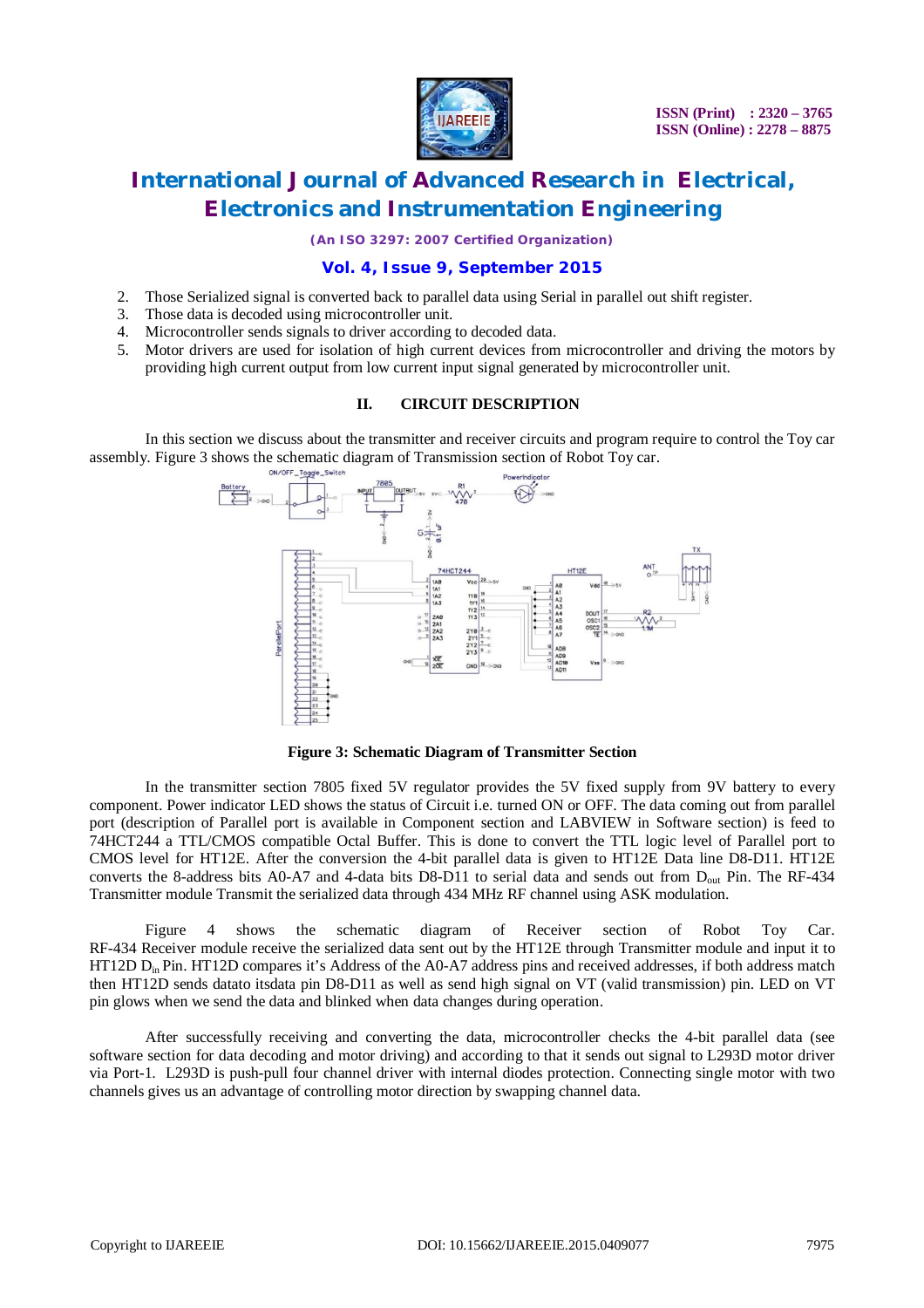

*(An ISO 3297: 2007 Certified Organization)*

### **Vol. 4, Issue 9, September 2015**



**Figure 4: Schematic Diagram of Receiver Section**

### **III. MOTOR ASSEMBLY AND DRIVING MECHANISM**

All four motors are connected in H-bridge configuration using L293D. To drive Car in various direction, we first need to understand the motion of various motors. The car assembly is shown in figure 5. Figure 6 shows direction of car along with direction of motor to move, forward arrow shows clockwise movement of motor while backward arrow anticlockwise. The top arrow shows the direction of car. The figure 6 divides into following Car movement

- 1. Forward movement (all motor clockwise movement, Figure 6.1)
- 2. Reverse Movement (all motor anticlockwise movement, Figure 6.2)
- 3. Sharp Left Forward (Right motors clockwise and Left motors are at hold, Figure 6.3)
- 4. Sharp Right Forward (Left motors clockwise and Right motors are at hold, Figure 6.4)
- 5. Drift Left Forward (Left motors anticlockwise and Right motors clockwise movement, Figure 6.5)
- 6. Drift Right Forward (Right motors anticlockwise and Left motors clockwise movement, Figure 6.6)
- 7. Sharp Left Reverse (Right motors anticlockwise and Left motors are at hold, Figure 6.7)
- 8. Sharp Right Reverse (Left motors anticlockwise and Right motors are at hold, Figure 6.8)
- 9. Drift Left Reverse (Left motors clockwise and Right motors anticlockwise movement, Figure 6.9)
- 10. Drift Right Reverse (Right motors clockwise and Left motors anticlockwise movement, Figure 6.10)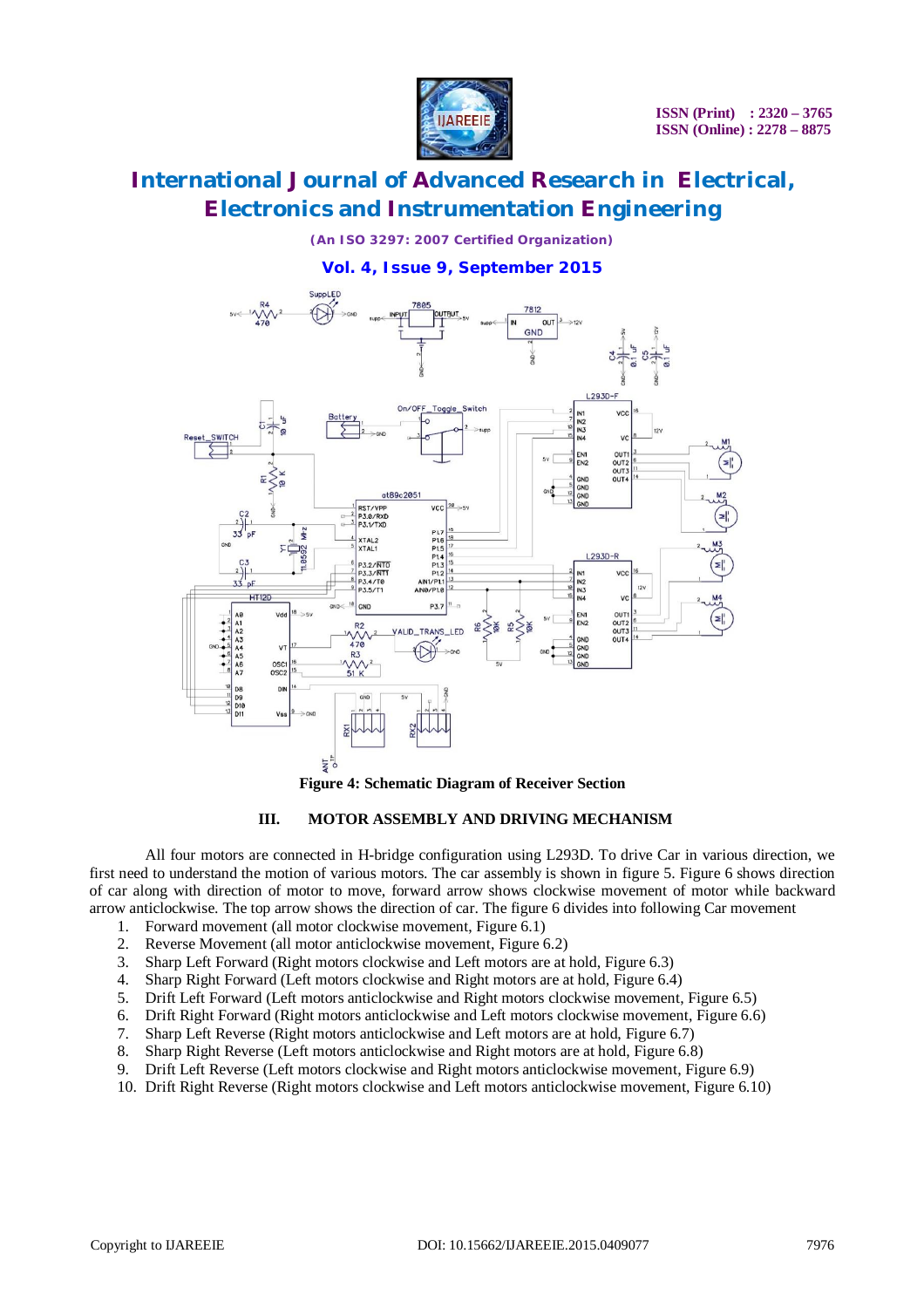

*(An ISO 3297: 2007 Certified Organization)*

## **Vol. 4, Issue 9, September 2015**





**IV. SOFTWARE DESCRIPTION**

Before we start discussing about how LABVIEW sends data on parallel port and Control Sends command to various motors, we need to decide the which data does what? Let's begin with the command send to controller wirelessly to move the car assembly in various way. Table 1 shows the Command signal for microcontroller which is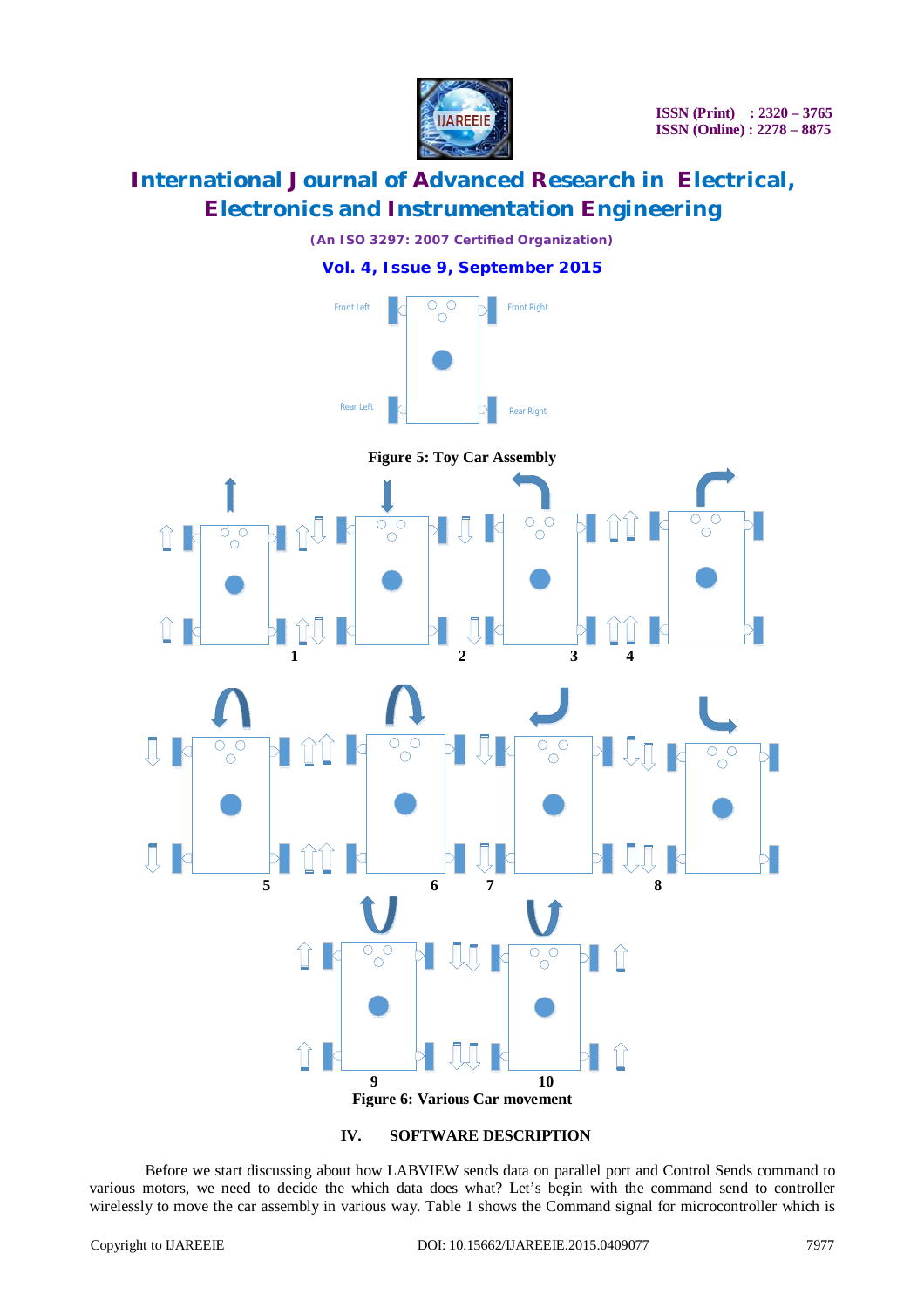

*(An ISO 3297: 2007 Certified Organization)*

### **Vol. 4, Issue 9, September 2015**

send by LABVIEW software to command which direction car assembly moves. Table 2 shows the Data for Motor assembly how it moves.

| <b>Command Code Sent (In</b> | <b>Command Code Received (In</b> | <b>Movement of Car</b> |
|------------------------------|----------------------------------|------------------------|
| hexadecimal)                 | hexadecimal)                     |                        |
| 00 or others                 | 00 or others                     | <b>Break</b>           |
| 08                           | 01                               | Forward                |
| 04                           | 02                               | Reverse                |
| 0 <sup>C</sup>               | 03                               | Sharp Left Forward     |
| 02                           | 04                               | Sharp Right Forward    |
| 0A                           | 0 <sub>5</sub>                   | Drift Left Forward     |
| 06                           | 06                               | Drift Right Forward    |
| 0E                           | 07                               | Sharp Left Reverse     |
| 01                           | 08                               | Sharp Right Reverse    |
| 09                           | 09                               | Drift Left Reverse     |
| 0.5                          | 0A                               | Drift Right Reverse    |

**Table 1: Command code for Toy Car**

| Motor 1<br>(Front Left) |              | Motor 2<br>(Front Right) |              | Motor 3<br>(Rear Left) |              | Motor 4 (Rear<br><b>Right</b> ) |              | Data from P1 of<br>microcontroller<br>In Hexadecimal | <b>Movement of Car</b> |
|-------------------------|--------------|--------------------------|--------------|------------------------|--------------|---------------------------------|--------------|------------------------------------------------------|------------------------|
| Red                     | <b>Black</b> | <b>Red</b>               | <b>Black</b> | Red                    | <b>Black</b> | Red                             | <b>Black</b> |                                                      |                        |
|                         | $\Omega$     | 1                        | $\Omega$     |                        | $\Omega$     |                                 | $\Omega$     | AA                                                   | Forward                |
| $\boldsymbol{0}$        |              | $\theta$                 |              | $\theta$               |              | $\theta$                        |              | 55                                                   | Reverse                |
| $\theta$                | $\Omega$     | 1                        | $\Omega$     | $\Omega$               | $\Omega$     |                                 | $\Omega$     | 22                                                   | Sharp Left Forward     |
|                         | $\theta$     | $\Omega$                 | $\Omega$     |                        | $\theta$     | $\theta$                        | $\Omega$     | 88                                                   | Sharp Right Forward    |
| $\theta$                |              |                          | $\Omega$     | $\Omega$               |              |                                 | $\Omega$     | 66                                                   | Drift Left Forward     |
|                         | $\Omega$     | $\Omega$                 |              |                        | $\theta$     | $\theta$                        |              | 99                                                   | Drift Right Forward    |
| $\boldsymbol{0}$        | $\theta$     | $\Omega$                 |              | $\theta$               | $\theta$     | $\theta$                        |              | 11                                                   | Sharp Left Reverse     |
| $\theta$                |              | $\Omega$                 | $\Omega$     | $\Omega$               |              | $\Omega$                        | $\Omega$     | 44                                                   | Sharp Right Reverse    |
|                         | $\theta$     | $\theta$                 |              |                        | $\theta$     | $\theta$                        |              | 99                                                   | Drift Left Reverse     |
| $\theta$                |              |                          | $\Omega$     | $\Omega$               |              |                                 | $\Omega$     | 66                                                   | Drift Right Reverse    |

### **Table 2: Motor Command Signals for Microcontroller**

Figure 7 shows the VI that sends the command to microcontroller. This VI consist of following components: **Functions**

- 1. Initialized Keyboard (Function pellet  $\rightarrow$  Connectivity  $\rightarrow$  input device control):1
- 2. Acquire input data (Function pellet  $\rightarrow$  Connectivity  $\rightarrow$  input device control):1
- 3. Close input (Function pellet  $\rightarrow$  Connectivity  $\rightarrow$  input device control):1
- 4. Byte array to string (Function pellet  $\rightarrow$  Mathematics  $\rightarrow$  Numeric  $\rightarrow$  Conversion):1
- 5. Case Structure (Function pellet  $\rightarrow$  Programming  $\rightarrow$  Structure):2
- 6. While Loop (Function pellet  $\rightarrow$  Programming  $\rightarrow$  Structure):1
- 7. Outport. Vi (Function pellet  $\rightarrow$  Select Vi  $\rightarrow$  C:\program file\National instrument\Labview 2013\Vi.lib\Platform\Portaccess.lib\out port):1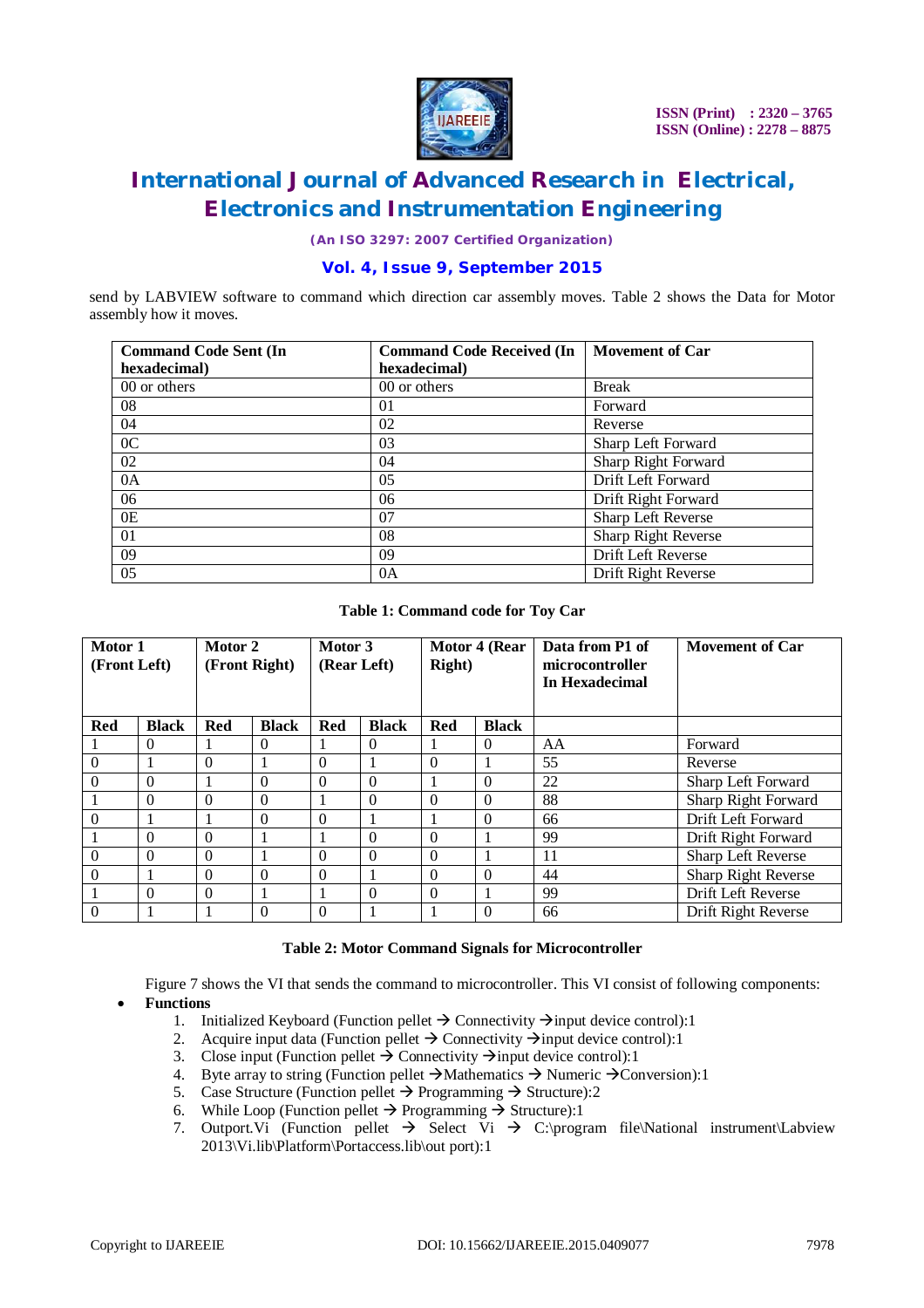

*(An ISO 3297: 2007 Certified Organization)*

## **Vol. 4, Issue 9, September 2015**

- **Control**
	- 1. Sharp/Drift Mode Boolean button (Control pellet  $\rightarrow$  Express  $\rightarrow$  Button  $\rightarrow$  Push Button):1<br>2. Stop Boolean Button (Control pellet  $\rightarrow$  Express  $\rightarrow$  Button  $\rightarrow$  Text Button):1
	- Stop Boolean Button (Control pellet  $\rightarrow$  Express  $\rightarrow$  Button  $\rightarrow$  Text Button):1
- **Indicator**
	- 1. Forward/Reverse/Break/Left/Right LEDs (Control pellet  $\rightarrow$  Express  $\rightarrow$  LEDs  $\rightarrow$  Square LED):5



**3 Various Case Structure conditions Figure 7: LABVIEW VI**

LABVIEW VI works as follows:

- **Initialized keyboard function** initialize keyboard for Read/Write mode.
- **Acquire data input function** waits for the keyboard key press and sends out the key press array.
- After detection of key, it is converted to string by conversion function **Byte array to string**, to provide support for case structure.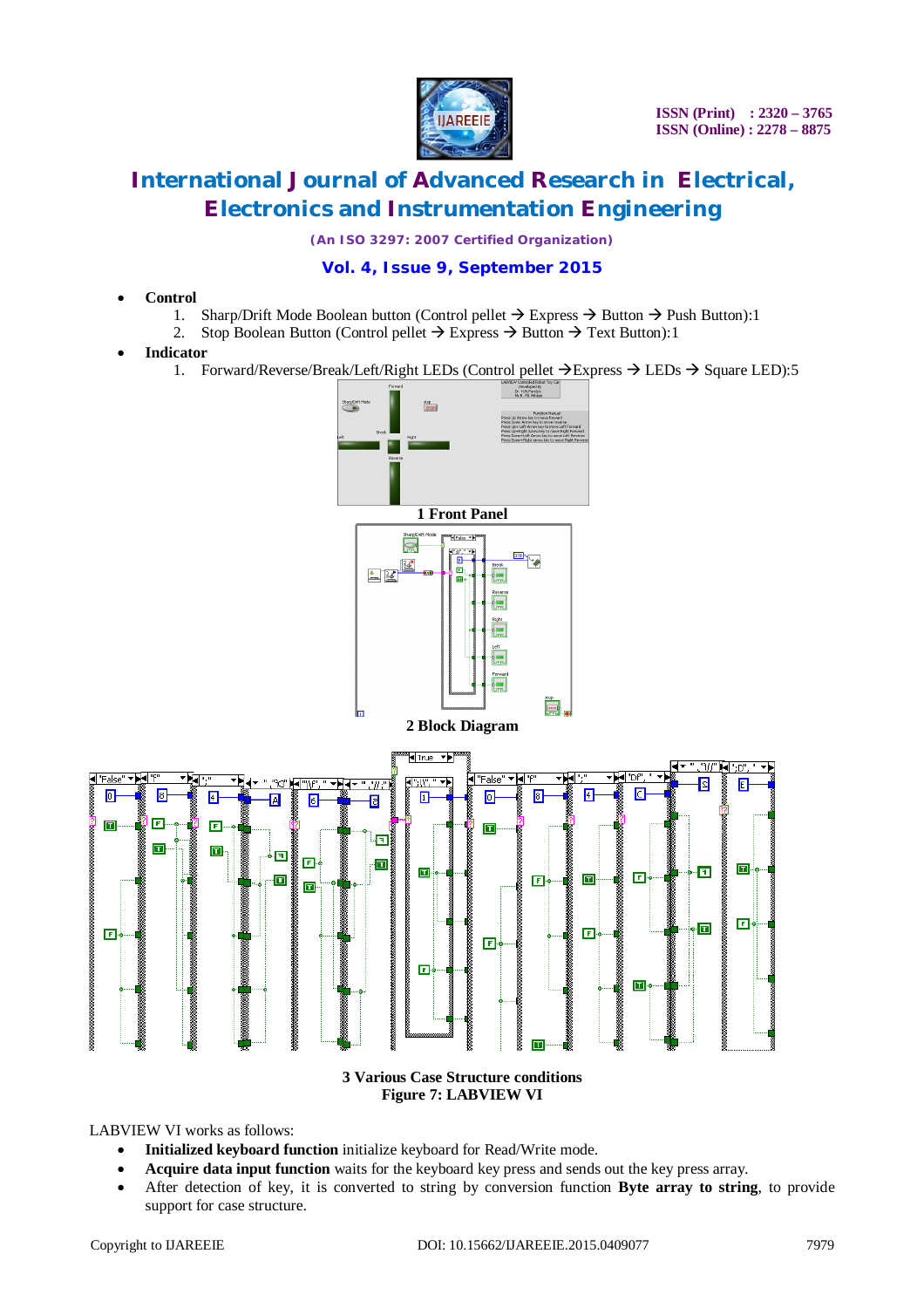

*(An ISO 3297: 2007 Certified Organization)*

### **Vol. 4, Issue 9, September 2015**

- o For up arrow key this function returns "f" , for down arrow key ";", for left arrow key "D" and for right arrow key "\".
- **Boolean button Sharp/Drift modeselects the case for outer case structure and Scanned Key string selects** case for inner case structure.
- The code is send to Parallel port using **outport.vi** selected by Case structures.
- This operation can be stopped by Pressing **Stop button** which stop the While loop.

Now let's look at Microcontroller program for Toy car, it consist if else ladder of various commands sends by Transmitter module. As per the command received, Microcontroller sends out Command code to Motor assembly via Port 1 which is shown in table 2. This program is shown below.

| $\sqrt{P3}$ = rec_data, physical port<br>$//P1 = motor_data$ , physical port<br>#include <reg2051.h><br/>#define rec_data P3<br/>#define motor_data P1</reg2051.h> |                                                   |            |                      |
|--------------------------------------------------------------------------------------------------------------------------------------------------------------------|---------------------------------------------------|------------|----------------------|
| sbit bit0=P3^2;                                                                                                                                                    |                                                   |            |                      |
| sbit bit1= $P3^3$ ;                                                                                                                                                |                                                   |            |                      |
| sbit bit2=P3^4;                                                                                                                                                    |                                                   |            |                      |
| sbit bit3=P3^5;                                                                                                                                                    |                                                   |            |                      |
| void main(void){                                                                                                                                                   |                                                   |            |                      |
|                                                                                                                                                                    | motor_data=0x00; //make motor_cont as output      |            |                      |
| rec_data=0xFF;                                                                                                                                                     |                                                   |            |                      |
| while(1) $\{$                                                                                                                                                      |                                                   |            |                      |
|                                                                                                                                                                    | if(bit3==0 && bit2==0 && bit1==0 && bit0==0)      | $//$ Break |                      |
|                                                                                                                                                                    | motor data= $0x00$ ;                              |            |                      |
|                                                                                                                                                                    | else if(bit3==0 && bit2==0 && bit1==0 && bit0==1) |            | //Forward            |
|                                                                                                                                                                    | motor_data=0xAA;                                  |            |                      |
|                                                                                                                                                                    | else if(bit3==0 && bit2==0 && bit1==1 && bit0==0) |            | //Reverse            |
|                                                                                                                                                                    | motor_data=0x55;                                  |            |                      |
|                                                                                                                                                                    | else if(bit3==0 && bit2==0 && bit1==1 && bit0==1) |            | $//$ sleft+fwd       |
|                                                                                                                                                                    | motor_data=0x22;                                  |            |                      |
|                                                                                                                                                                    | else if(bit3==0 && bit2==1 && bit1==0 && bit0==0) |            | $//$ sright+fwd      |
|                                                                                                                                                                    | motor_data=0x88;                                  |            |                      |
|                                                                                                                                                                    | else if(bit3==0 && bit2==1 && bit1==0 && bit0==1) |            | $//$ dleft+fwd       |
|                                                                                                                                                                    | motor_data=0x66;                                  |            |                      |
|                                                                                                                                                                    | else if(bit3==0 && bit2==1 && bit1==1 && bit0==0) |            | //dright+fwd         |
|                                                                                                                                                                    | motor_data=0x99;                                  |            |                      |
|                                                                                                                                                                    | else if(bit3==0 && bit2==1 && bit1==1 && bit0==1) |            | $//$ sleft+rev       |
|                                                                                                                                                                    | $motor_data = 0x11;$                              |            |                      |
|                                                                                                                                                                    | else if(bit3==1 && bit2==0 && bit1==0 && bit0==0) |            | $\frac{1}{\sqrt{3}}$ |
|                                                                                                                                                                    | motor_data=0x44;                                  |            |                      |
|                                                                                                                                                                    | else if(bit3==1 && bit2==0 && bit1==0 && bit0==1) |            | $//$ dleft+rev       |
|                                                                                                                                                                    | motor_data=0x99;                                  |            |                      |
|                                                                                                                                                                    | else if(bit3==1 && bit2==0 && bit1==1 && bit0==0) |            | $//$ dright+rev      |
|                                                                                                                                                                    | motor_data=0x66;                                  |            |                      |
| else                                                                                                                                                               |                                                   |            |                      |
|                                                                                                                                                                    | $motor_data=0x00;\}$                              |            |                      |